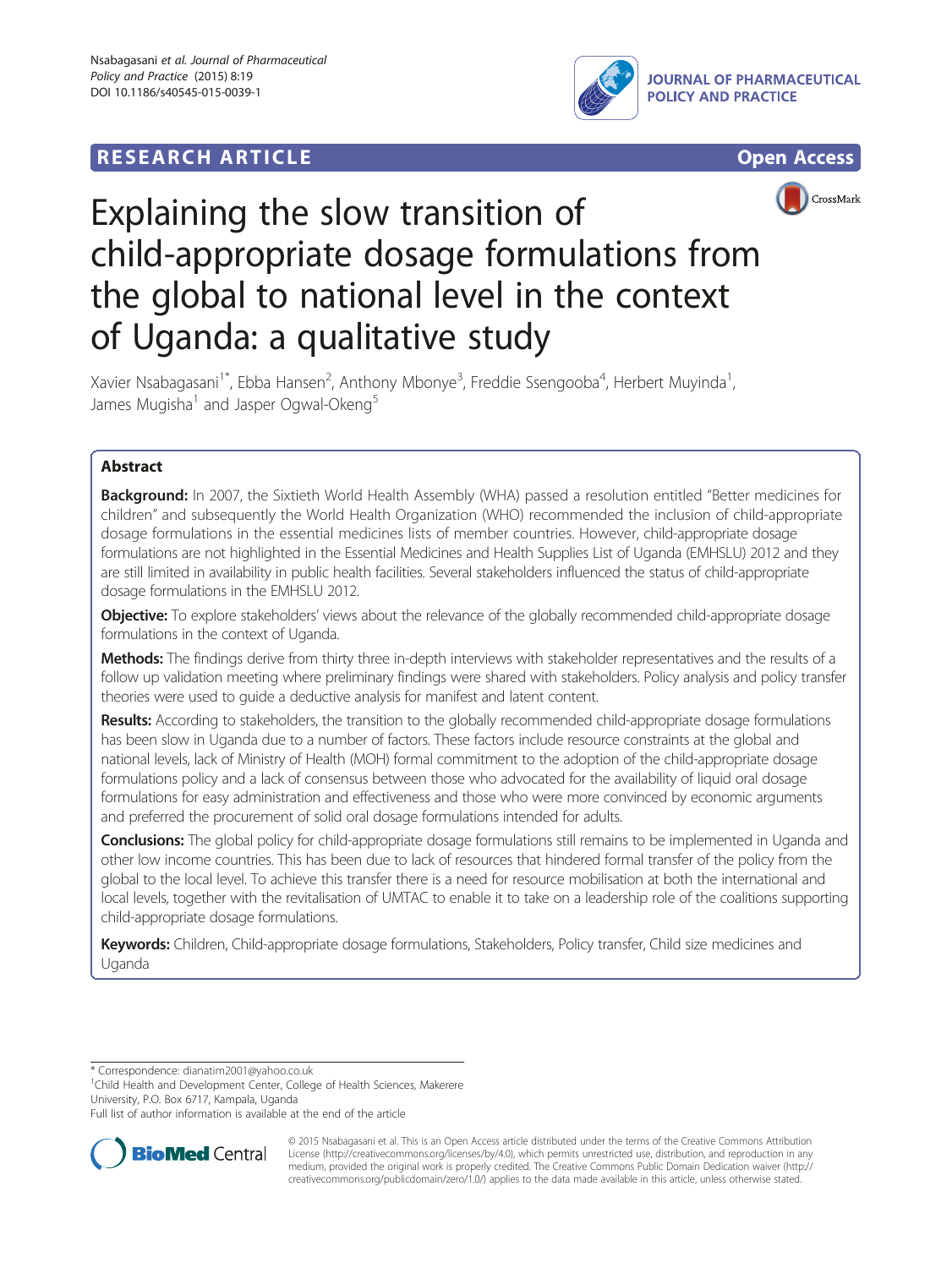## Introduction

In 2007, the Sixtieth World Health Assembly (WHA) passed the resolution entitled "Better medicines for children". The resolution urged Member States to include child-appropriate dosage formulations in their essential medicines lists to help improve access to better medicines for children and requested the World Health Organization (WHO) Director - General to develop the WHO Model List of Essential Medicines for Children and a Model Formulary for Children to accompany this list [\[1\]](#page-9-0). Since then WHO has been looking for funding to support these initiatives. The Bill and Melinda Gates Foundation funded a 'Better medicines for children' research programme in Ghana, India and Tanzania and this research built on the WHO-led "Make Medicines Child Size" initiative. A number of international organisations, industry researchers, health-care providers, professional associations, academia, civil society and some governments endorsed the child-appropriate medicines initiative. As part of the initiative, WHO recommended the commissioning of independent studies on the development of paediatric medicines, their efficacy and safety. The WHO also pledged to provide better information on child specific medicines to prescribers, pharmacists and other health workers and to explore ways of fasttracking the regulation of quality paediatric formulations [[2\]](#page-9-0). However, child-appropriate dosage formulations have not been addressed in the Essential Medicines and Health Supplies List of Uganda (EMHSLU) 2012 [\[3](#page-9-0)] and are scarcely available in the peripheral public health facilities in Uganda [\[4](#page-9-0)].

For some time, liquid oral dosage formulations were being used for children below eight years as they were considered unable to swallow capsules and tablets. However, it was acknowledged that liquid oral dosage formulations were inappropriate for low income countries due to unfavourable climatic conditions and the challenges of handling and storage. Consequently the flexible solid oral dosage formulations and other paediatric medicines were given prominence to address the shortcomings of liquid oral dosage formulations [[5](#page-9-0)].

In Sub-Saharan Africa, the challenges of appropriate formulations for children have been documented [[6](#page-9-0)–[8](#page-9-0)]. In Tanzania for example, key impediments to the accurate administration of medicines to children have included children vomiting crushed tablets that had been mixed with water [\[6](#page-9-0)]. In Uganda, uptake of praziquantel for schistosomiasis was found to be low among school children due to the unpalatable taste and the related side effects [\[7](#page-9-0)]. In Ethiopia, children died after being choked by de-worming tablets which were not specifically formulated for children [[8\]](#page-9-0). These challenges identify the need for more child-appropriate dosage formulations especially for young children.

Hoebert and colleagues [[9\]](#page-9-0) argued that the policy making process is just as important as the policy document itself since the process must create a mechanism by which all stakeholders are brought together and a sense of collective ownership of the final policy achieved. The feasibility of adopting child-appropriate dosage formulations in low income countries such as Uganda will depend on the successful policy transfer from the global to the national level. A review of the status of policy provisions for child-appropriate medicines in Uganda highlighted the lack of reference to a child-appropriate medicine concept and inadequate provisions for child-appropriate formulations such as dispersible tablets-thereby indicating a limited attention or commitment to the WHO recommendations [\[3](#page-9-0)]. In Uganda, some stakeholders participated in the revision of the Essential Medicines and Health Supplies List of Uganda (EMHSLU) [\[10](#page-9-0)] and the Uganda Clinical Guidelines (UCG) in 2012 [[11](#page-9-0)]. This study explored stakeholders' views about the relevance of the global recommendation for child-appropriate dosage formulations in the context of Uganda.

## **Methods**

## Conceptual and theoretical approach

In this paper, we refer to the concept of childappropriate dosage formulations that originated from the WHA resolution of 'Better medicines for children'. Child-appropriate medicines refer to medicines that are available in formulations that allow doses to be easily adjusted to reflect the size, state of development, and condition of a child and can be easily administered. In the EMHSLU 2012, provisions for medicine according to age and weight of the child were addressed [\[3](#page-9-0)]. WHO recommended the dispersible, scored tablets or equivalent flexible solid oral dosage formulations as the most appropriate formulations [[12](#page-9-0), [13\]](#page-9-0). Other childappropriate formulations include effervescent tablets, granules, sprinkles and non-oral formulations such as suppositories and injectables.

This study leans on theoretical discussions in the field of policy transfer, policy adoption and policy analysis. Dolowitz and Marsh [\[14](#page-9-0)] emphasised the need to contextualise the policy transfer processes, including the different actors involved, why the actors are involved and at what stages they get involved. They specify that policy transfers may occur due to different factors including global pressures, rapid growth in communication and the amount of information available to policy makers [[14\]](#page-9-0). According to Evans [\[15](#page-9-0)], the relationship between systemic globalising forces and the increasing scope and intensity of policy transfer activity is crucial in determining policy adoption. For policy transfer from the global to the local level to be successful, cognitive barriers need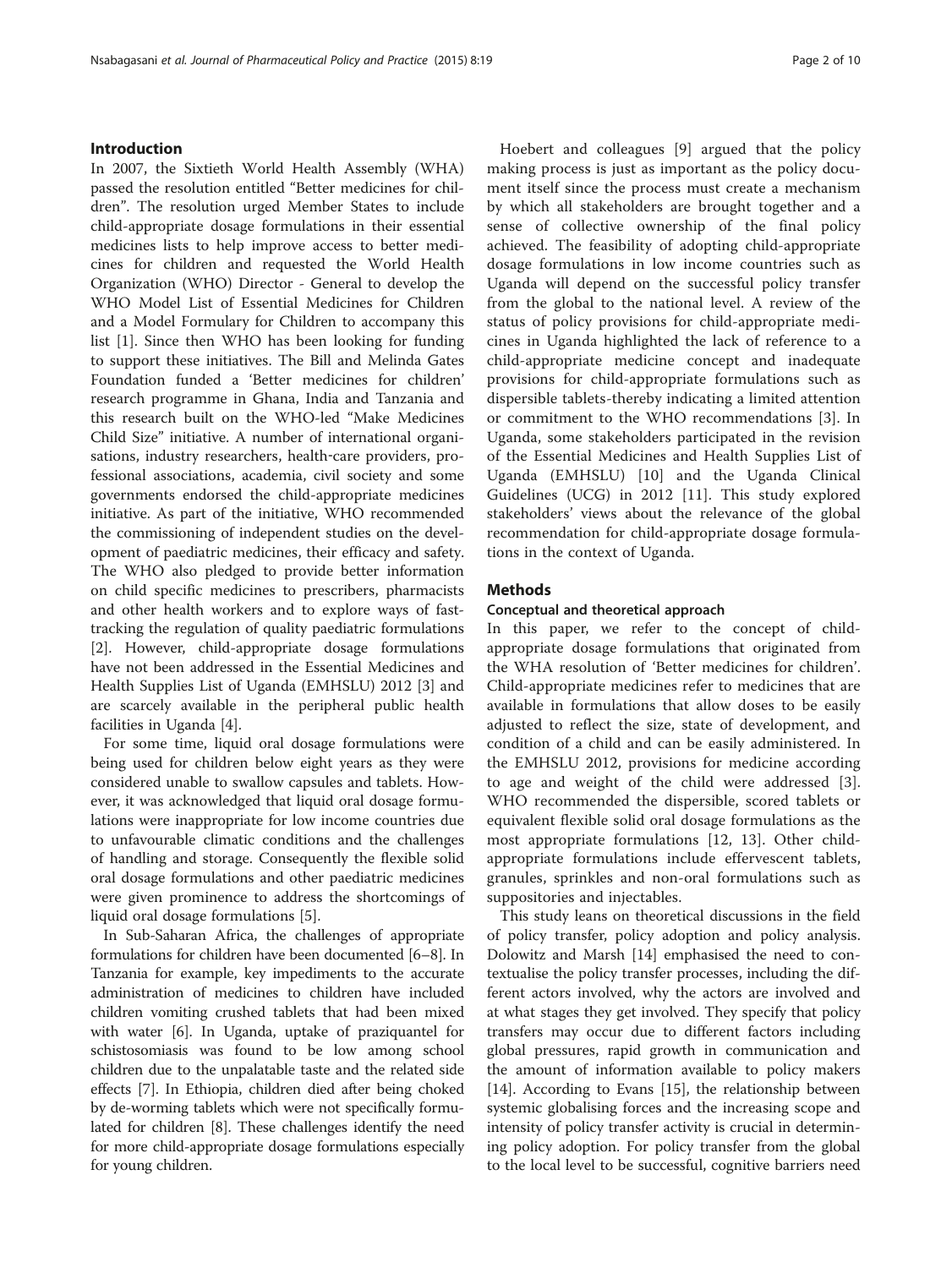to be addressed [[15](#page-9-0)]. Walt and Gilson [[16](#page-9-0)] in their policy analysis framework, focused on policy content, context, process and actors. In line with this, Sabatier and Jenkins, in their advocacy coalition framework, highlighted the importance of coalitions between actors who seek to influence government decisions and the inherent belief systems [\[17](#page-9-0)]. The aspect of belief systems was further accentuated by Shore and Wright [[18](#page-9-0)] who highlighted the importance of values, interests and power relations in policy formulation and analysis.

#### Study setting

This study was conducted in Uganda, one of the countries working closely with WHO to promote the rational medicines policy, supply, access and use. Uganda is a low income East African country with a population of around 35 million, according to the 2014 Population and Housing Census [[19\]](#page-9-0). In 2012, the under-five mortality rate was 69 and the infant mortality rate 45 per 1000 live births [[20](#page-9-0)].

In Uganda, children access medicines through public health facilities, private not for profit (PNFP) facilities, the private for profit sector and donor funded vertical programmes. Public and donor funded services are provided free of charge. The private sector provides about 50 % of the health services in the country [\[21](#page-9-0)]. International development partners have also been actively involved in medicines policy reforms and their implementation in Uganda since 2007. The main partners include UNICEF, WHO, Joint Medical Stores (JMS), the USAID funded project "Securing Ugandan's Rights to Essential Medicines (SURE)", STRIDES for family health and the Malaria Consortium (MC) project. In 2009, the government recentralised the procurement of medicines from the Districts to the National Medical Stores (NMS). The JMS complements NMS by procuring and distributing medicines for faith-based organisations (FBOs) representing Catholic and Protestant facilities. Both NMS and JMS work closely with the National Drug Authority (NDA) which controls production, importation and sales of medicines. NDA is responsible for the registration of new medicines and phasing out those deemed outdated.

#### Study design

This was a qualitative study consisting of thirty four indepth interviews with representatives of the stakeholder groups. In the context of this study, the word stakeholder refers to individuals and groups of people with an interest in medicines for children, including those who had been involved in the design and implementation of programmes, guidelines and setting priorities for public procurement and financing of medicines. The stakeholders included MOH officials, development partners, health workers and business (in medicines) community.

Twenty informants were purposively selected based on their professional involvement in relation to child health, pharmaceuticals, health policy and experience in child survival interventions. These included representatives from the key departments such as the Child Health Division and the Pharmacy Department of the Ministry of Health (MOH), National Medical Stores (NMS), Joint Medical Stores (JMS), National Drug Authority (NDA), private pharmacies, academic institutions and some development partners. The sample size was determined by data saturation for certain questions on the one hand and data gaps on the other. Fourteen additional respondents were identified and approached with guidance from the initial respondents where it was felt there were gaps in the information required. In-depth interviews were chosen to explore the informants' knowledge, experiences, perceptions, attitudes and values about childappropriate dosage formulations. Table 1 presents the list of informants.

## Data collection

An interview guide was designed and used to collect data. The themes in the guide focused on concepts and elements of child-appropriate dosage formulations, respondents' awareness of the concepts and their views about their feasibility in Uganda. Additionally stakeholders were asked

| Table 1 Categories of informants and their institutions |  |  |  |  |  |
|---------------------------------------------------------|--|--|--|--|--|
|---------------------------------------------------------|--|--|--|--|--|

| Category of respondents            | Institution                   | <b>Number</b>  |
|------------------------------------|-------------------------------|----------------|
| Ministry of Health                 | National Medical Stores       | 1              |
|                                    | National Drug Authority (NDA) | 1              |
|                                    | Pharmacy                      | 1              |
|                                    | Procurement                   | 1              |
|                                    | Child Health                  | 1              |
| Donors and development<br>partners | UNICEF Uganda                 | 1              |
|                                    | UNICFF international          | 1              |
|                                    | <b>WHO</b>                    | 1              |
|                                    | <b>SURF</b>                   | 1              |
|                                    | STRIDES for Family Health     | 1              |
|                                    | Malaria Consortium            | $\mathfrak{D}$ |
| Professional bodies                | Paediatricians                | 7              |
|                                    | Pharmacist Association        | $\mathfrak{D}$ |
| Private sector                     | Importers of medicines        | $\mathfrak{D}$ |
|                                    | Retail pharmacists            | 6              |
|                                    | Local manufacturers           | $\mathfrak{D}$ |
|                                    | Author of "The Precise Guide" | 1              |
| Private not for profit             | Joint Medical Stores          | 1              |
| Academia                           | Pharmacist                    | 1              |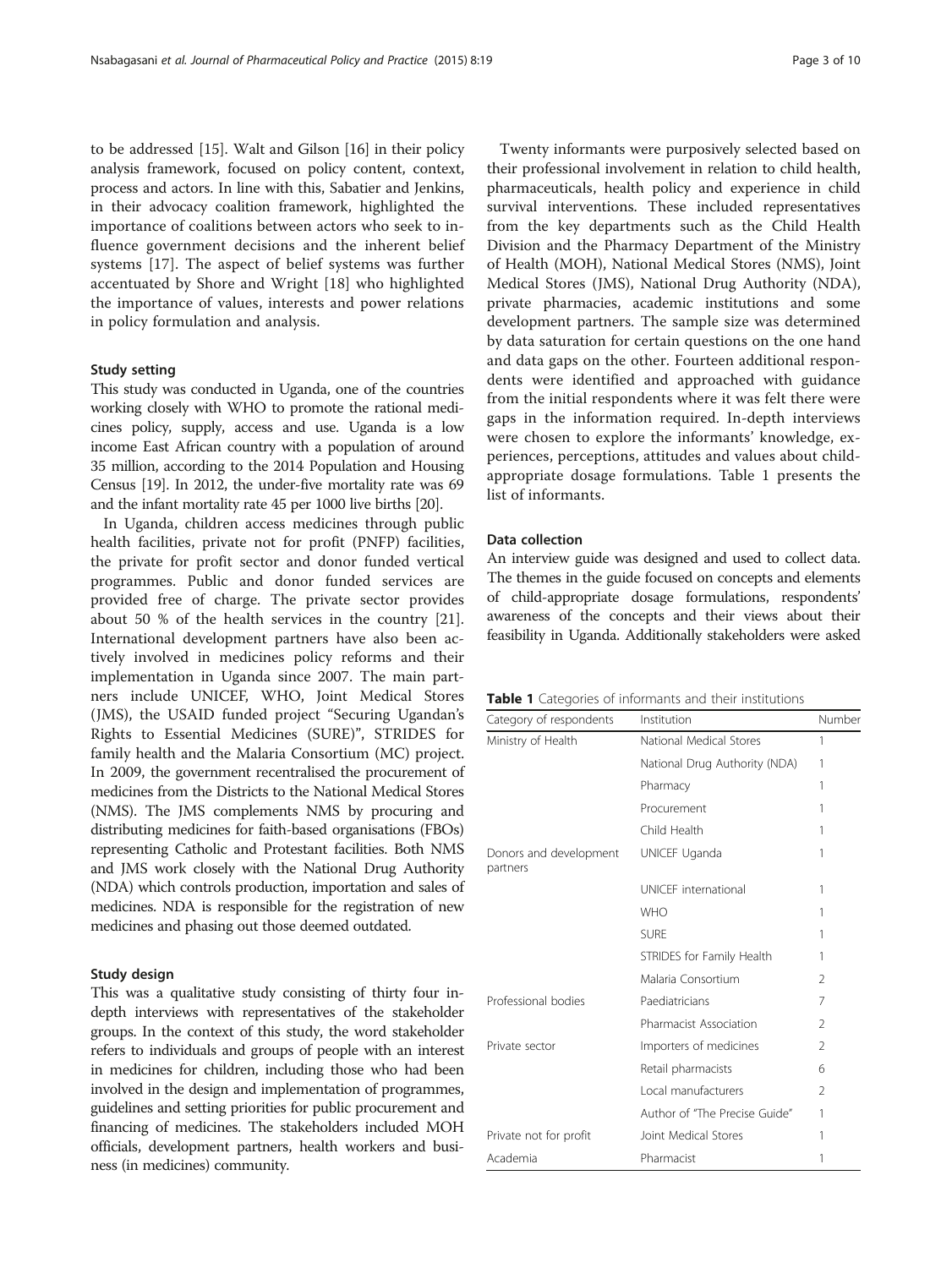about their opinions regarding child-appropriate formulations and the advantages and impediments to the adoption of child-appropriate formulations. The data collection guide was often supplemented with additional questions as and when necessary to probe for extra information. The first author with the help of a research assistant conducted the interviews in English, the official language of Uganda. The role of the research assistant was to take notes, record and transcribe the interview recordings. The research assistant is a university degree holder and experienced in qualitative data collection. The research assistant was thoroughly trained on the study objectives, the methodology and how to transcribe interviews.

Data collection was an iterative process and consequently additional questions were added as new, relevant issues emerged from some of the responses. Data gaps identified during the preliminary analysis were supplemented by conducting repeat interviews (two interviews) and recruiting new informants (10 informants) [\[22\]](#page-9-0). The interviews were digitally recorded if the respondent consented. The majority of the interviews were conducted in the respondents' office/work place, whilst the rest were carried out outside the office for the convenience of the respondents. Each interview lasted between 45 and 60 min. A follow up workshop was held with stakeholders to present and validate the preliminary findings.

#### Data analysis

Data analysis was conducted manually by the first author. A deductive content and thematic analysis was applied [[23](#page-9-0)]. A deductive approach involves a theory guided analysis whereby themes adopted from the theoretical frameworks are then compared with the primary data. A coding sheet was developed, which included elements of the theoretical concepts of policy transfer, processes, role of actors, context, content, power, interests and values. The digitally recorded interviews and workshop proceedings were transcribed verbatim, printed and carefully read. The codes were then applied to the scripts.

#### Ethical considerations

The study was approved by the School of Medicine Research and Ethics Committee of the College of Health Sciences, Makerere University and was cleared by the Uganda National Council of Science and Technology (Ref: SS 2703). On invitation, the informants were briefed about the purpose and content of the interview. Informants signed a consent form before the interviews commenced. The study findings were shared with stakeholders in a meeting that was organised by the research team. Policy briefs from the study were developed to share with the relevant stakeholders so as to initiate a dialogue aimed at making available child-appropriate formulations in the country.

### Results and discussion

The implementation of the globally recommended childappropriate dosage formulations has been gradual in Uganda due to various factors that are also interrelated. The analysis revealed the following main themes:

- The failure of government to formally adopt the child-appropriate dosage formulations' policy, primarily due to resource constraints;
- A lack of consensus between stakeholders who advocate for the availability of child-appropriate dosage formulations (liquid oral dosage formulations) and those who are more convinced by economic arguments and therefore prefer procuring only solid oral dosage formulations intended for adults and
- Leadership and coordination challenges.

## Government failure to formally adopt child-appropriate dosage formulations

There has been no official transfer of the childappropriate medicine policy from the global to the local level in Uganda. At the global level, WHO and their partners developed the required documentation and member countries, perhaps with support from the WHO local offices, were to find resources, adopt and implement the policy. An informant who participated in the initial campaign for child-appropriate dosage formulations at the global level, noted that the official roll out of this campaign did not take place in most of the low-income countries due to the lack of resources.

One of the challenges we are faced with is lack of resources to roll out the campaign worldwide. We have been waiting for donors to get on board and support the (make medicines child size) campaign but only Melinda Gates Foundation came up and only supported the pilot of the campaign in 3 countries: India, Ghana and Tanzania. We are still waiting for other donors, perhaps The Global Fund will come in and support (informant at the global level).

None of our informants in Uganda had ever participated in a meeting that specifically focused on rolling out childappropriate formulations. The WHO office in Kampala did not push for reforms towards child-appropriate dosage formulations, presumably knowing that the government could not afford these formulations at that time. Both the WHO local office in Kampala and MOH Uganda continued to anticipate global level initiatives such as the Global Fund to support the rollout of child-appropriate dosage formulations - a support that to date has not been realised.

Although WHO's position on this has been to advocate for child-appropriate dosage formulations rather than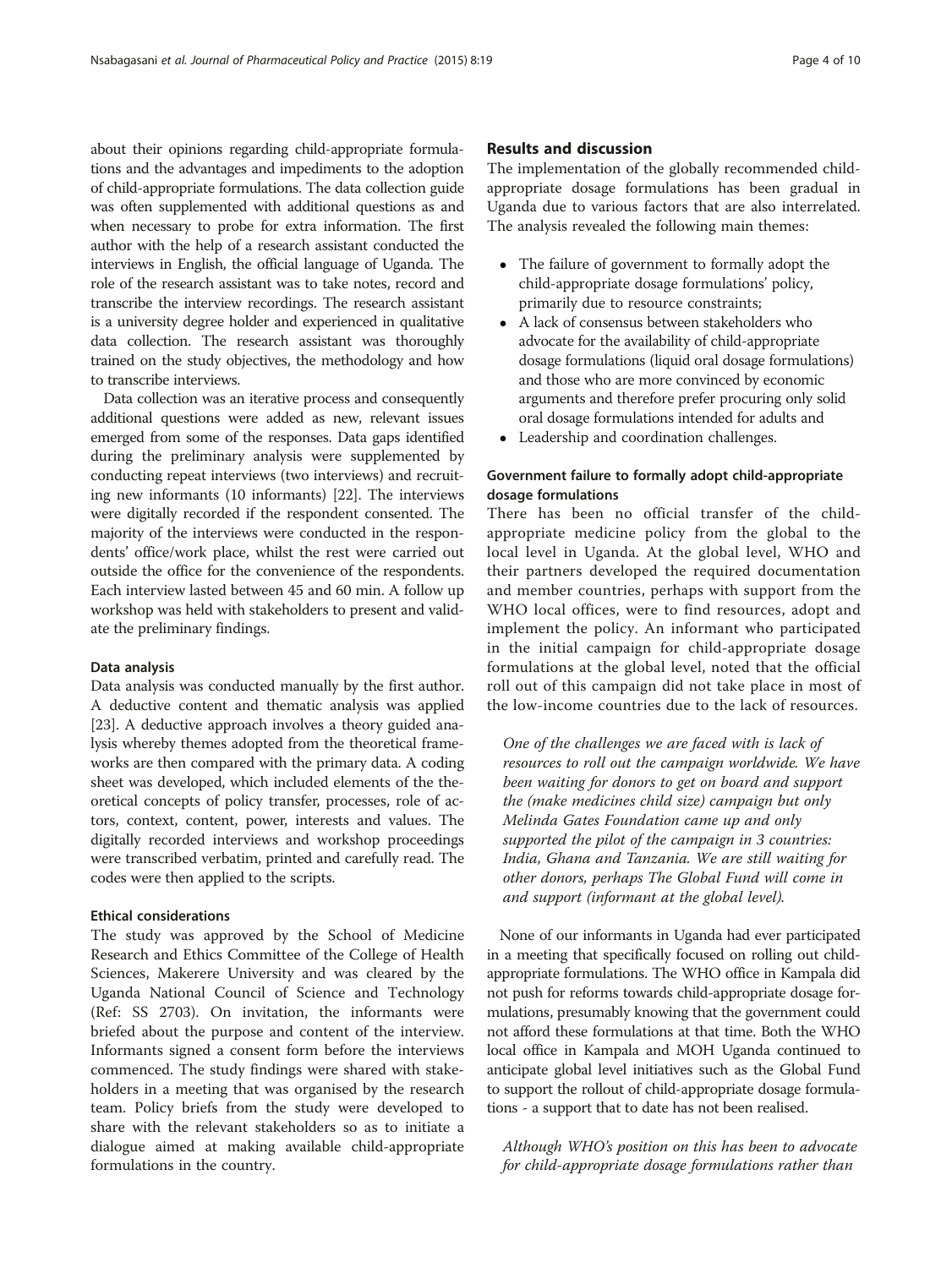dividing up adults' medicines, this position has not been so strong on that because we understand the economic and cost issues.… At the global level, WHO has been expecting support from the manufacturers. We at WHO do not fund the supply of medicines but can negotiate and lobby the Global Fund to provide funding (WHO Uganda official).

The Ugandan MOH did not use the normative documents from WHO and their partners to initiate a medicine policy change dialogue. This, coupled with a rather hard-headed economic decision in favour of lower-priced adult dosage forms, paralysed both the confidence and authority to initiate policy in favour of child-appropriate dosage formulations. In this context, the MOH developed cold feet about the policy.

The child size medicines concept which you have introduced may be a concept at the global stage that should be first developed there (at the global level) and later introduced as an affirmative action (special consideration) funded and spearheaded by the donor community (MOH official, child health division).

Whereas some child-appropriate dosage formulations were available on the global market, poor countries like Uganda could not easily access them because they were initially too expensive and as highlighted in a recent study, the budget is already insufficient to procure all the essential medicines [[24\]](#page-9-0). Although it is the responsibility of member states to adopt WHO proposals, the role of global influence in the initiation of the discussions and availability of resources cannot be underestimated. Another study in Uganda has demonstrated that changes in malaria treatment policies were possible due to WHO's active involvement in the local discussions and a strengthened MOH financial capacity to lead the process [\[25](#page-9-0)].

It should be noted that the availability of resources is a critical factor in the consideration of policy analysis theories. It is largely because of costs that MOH officials prefer solid oral formulations for adults (to give to children) to the more evidence based, effective but expensive child-appropriate dosage formulations such as dispersible tablets. Despite being a vital criterion for selecting essential medicines, cost effectiveness was not a key consideration in the formulation of the medicine policies like elsewhere [\[26\]](#page-9-0). Similarly, the EMHSLU did not provide for child-appropriate dosage formulations such as dispersible tablets, granules and pellets [[3](#page-9-0)]. This situation remains despite the WHA60 recommendation, requesting member states to "collaborate with governments, other organisations of the United Nations system, including WTO and WIPO, donor agencies, nongovernmental organisations and the pharmaceutical industry in order to encourage fair trade in safe and effective medicines for children and adequate financing for securing better access to medicines for children" [[1\]](#page-9-0).

Failure to officially roll out the policy from the global to the national level grossly affected the level of awareness that the stakeholders have about child-appropriate dosage formulations. It was evident in the study that stakeholders have varying levels of understanding of the concept of child-appropriate dosage formulations. Responses from the stakeholders reflected a range of diverse interpretations of what child-appropriate dosage formulations are supposed to be. Some associated them only with HIV/AIDS because at the time the HIV/AIDS Antiretroviral Therapy (ART) programme had introduced specific paediatric HIV management medicines. Some paediatricians simply generalised child-appropriate dosage formulations as syrups.

These [child appropriate] are formulations for children. These are syrup formulations because children like sweet things we give them and besides they are easier to swallow (Paediatrician).

One of the pharmacists, after some explanation, correctly associated the child-appropriate dosage formulation with familiar concepts of 'paediatric formulations' and 'child-friendly medicines'.

Interviewer: Have you heard about child-appropriate dosage formulations?

## Respondent: No not really. Unless you elaborate a little more.

Interview: The World Health Organization introduced the idea of increasing access to medicines that suit the child's age and weight and which are easy to administer.

Respondent: May be child-friendly and paediatric formulations, is that what you mean? (Pharmacist) Some of the paediatricians had no idea about the concepts.

Interviewer: what do you know about child-appropriate dosage formulations?

#### Respondent: I beg your pardon

Interviewer: These concepts of child size and childappropriate dosage formulations, have you heard about them?

Respondent: No, not really (Paediatrician-2)

Although dispersible tablets are popular at the global level and were reported to be good for children by the Ugandan stakeholders, they were not considered to be feasible at the time because they were considered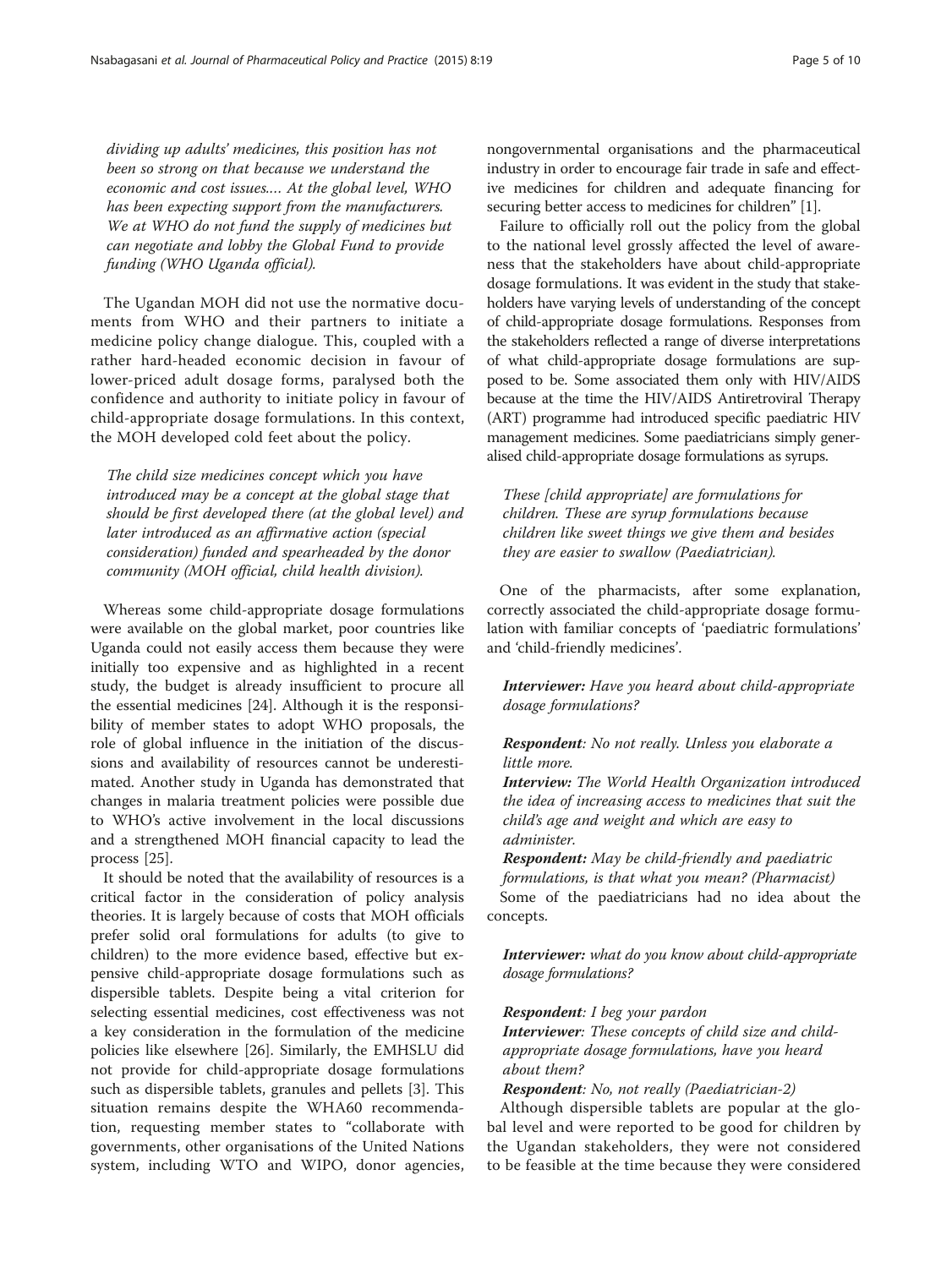to be expensive. No respondent mentioned any other child-appropriate dosage formulations such as pellets, sprinkles or granules as child-appropriate dosage formulations. However, respondents regularly mentioned liquid oral dosage formulations or the dividing of solid oral dosage formulations for adults for children.

During the stakeholder meeting to validate the results of this study, participants demonstrated uncertainty about the concepts of 'child size' and 'child-appropriate formulations', how the campaign was rolled out from the global to the national level, who was targeted and the process that was applied. Participants also demonstrated a limited awareness of the child-appropriate dosage formulations such as the flexible oral dosage formulations. This limited understanding of the child-appropriate dosage formulations by key stakeholders was a barrier to their integration into the health policy. This confirms Evans [[15](#page-9-0)] argument that, a globally designed policy (in this case the child-appropriate dosage formulations policy), can be adopted by a low income country (like Uganda) only if cognitive barriers and resource constraints at the global and national levels are addressed. Evans also emphasised the crucial role of the relationship between systemic globalising forces and the increasing scope and intensity of policy transfer activity in determining policy adoption and implementation [\[15\]](#page-9-0).

There were contradictions between policy and practice that also affected the adoption of child-appropriate dosage formulations. One contradiction concerned the removal of liquid oral dosage formulations from the EMHSLU 2012 and health workers' defiance of the policy by continuing to prescribe the unavailable liquid oral dosage formulations. Paediatricians referred the caregivers to procure the deleted (hence unavailable in public facilities) medicines from the private sector. Despite the fact that paediatricians preferred prescribing liquid oral dosage formulations for children, MOH officials on the other hand continued to procure solid oral dosage formulations for adults to be given to children

The problem of adult medicines is very serious. We only get adult medicines and some caregivers also prefer syrups, they complain that the children vomit the tablets. I also think that syrups are better for very young children. Although the policy does not allow it, it is normal for us to prescribe the syrups so that caretakers can buy from the drug shops and pharmacies (paediatrician-3).

During the revision of the essential medicines list, there was a heated debate about including liquid oral dosage formulations. The paediatricians were minority in the debate (as was reflected in the list of participants

who drafted the medicine list) which was concluded with liquid oral dosage formulations being removed from the EMHSLU.

The other contradiction is that despite the absence of dispersible tablets in the EMHSLU, development partners have been distributing them in the community bypassing government health facilities. The Malaria Consortium, with support from UNICEF, has been working with Village Health Teams (VHTs) in 17 Districts distributing dispersible tablets of artemether-lumefantrine, amoxicillin, zinc sulphate and low osmolality oral rehydration salts (in powder form) as well as rectal artesunate for emergency use before referral in cases of severe fever in children. Because dispersible tablets were perceived to be more expensive, the MOH was reluctant to integrate some of the child-appropriate dosage formulations into the EMHSLU 2012 and scale-up their distribution countrywide. Although the MOH wanted a more balanced distribution covering both public health facilities and the community, they failed to act and continued to supply the conventional medicines in the public facilities.

Partners using ICCM approach are attempting to bring these more expensive drugs nearer to the people by working through community based structures. We asked the partners to also distribute the same medicines in government facilities but we have not yet reached a compromise (MOH official child Health Division).

This arrangement has created a "twin track" of childappropriate dosage formulations in the community resulting in the non-child-appropriate dosage formulations (largely solid oral dosage formulations for adults) which are not evidence based being supplied by the government in public health facilities. This dual arrangement reflects the policy-practice gap, whereby donors, operating outside the policy framework have introduced childappropriate dosage formulations and selected their own channels for distributing these medicines in the community. This dual track arrangement negates the referral function between the community and the formal healthcare system.

## Lack of consensus about liquid oral dosage formulations and solid oral dosage formulations intended for adults

Another bottleneck in the transition to child-appropriate dosage formulations was the lack of a common ground of agreement among stakeholders about formulations they thought were suitable for children as demonstrated in Table [2.](#page-6-0) There were those who advocated for the availability of oral liquids (the effectiveness view) and those who were more convinced by economic arguments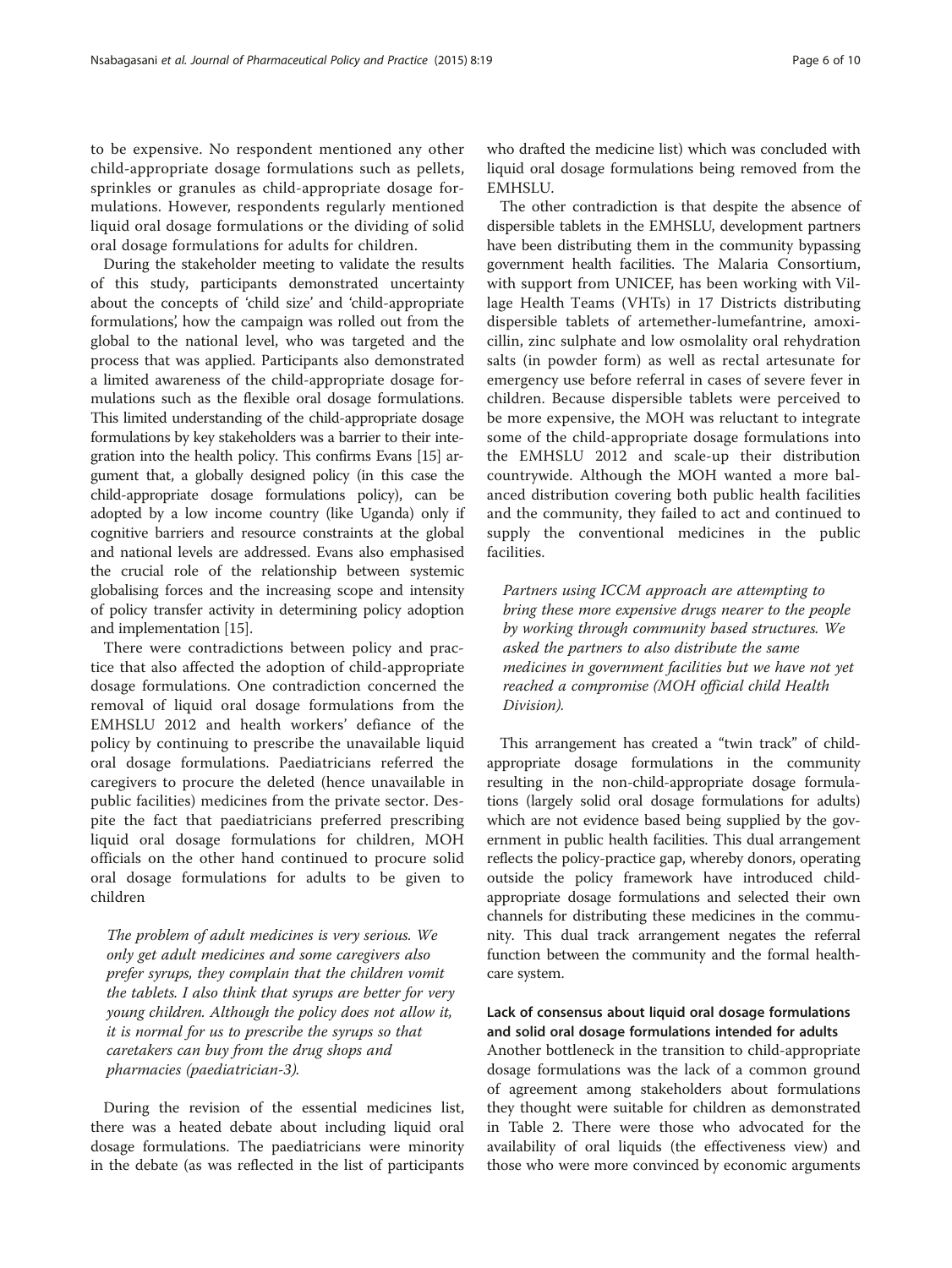<span id="page-6-0"></span>

|  |  |  |  | Table 2 Stakeholder Perspectives about child-appropriate medicines |  |
|--|--|--|--|--------------------------------------------------------------------|--|
|--|--|--|--|--------------------------------------------------------------------|--|

| Respondents                                                       | Perspectives and Preferences for Medicines for Children                                                                                                                                                                                                                                                                                                                                                                         |  |
|-------------------------------------------------------------------|---------------------------------------------------------------------------------------------------------------------------------------------------------------------------------------------------------------------------------------------------------------------------------------------------------------------------------------------------------------------------------------------------------------------------------|--|
| MOH (child health division, pharmacy<br>division and procurement) | Preference for solid oral dosage formulations for adults because they are cheaper than the liquid oral<br>dosage formulations that are too expensive, bulky and have short shelf life.                                                                                                                                                                                                                                          |  |
| MOH (National Medical Stores)                                     | Supports the efficiency view. The choice of medicines to be procured should address wider public<br>interest needs. Liquid oral formulations do not meet this requirement. Prefer solid oral dosage<br>formulations for adults that are cheap and easy to handle.                                                                                                                                                               |  |
| MOH (National Drug Authority)                                     | The mission of NDA is to ensure access to quality, safe and efficacious medicines through the<br>regulation and control of their production, importation, distribution and use of the medicines. NDA<br>has registered varieties of medicines including child-appropriate dosage formulations and liquid oral<br>dosage formulations some of which are not included in the EMHSLU but are registered for the private<br>sector. |  |
| Joint Medical Stores                                              | Support for the effectiveness view. Liquid oral dosage formulations are most appropriate for<br>administering to children. Dividing adult tablets leads to inaccurate doses and interference in chemical<br>properties. Holds a view that the UCG are not consistent with EMHSLU.                                                                                                                                               |  |
| Development Partners                                              | Support the efficiency view since Uganda is a poor country that cannot afford liquid oral dosage<br>formulations and dispersible tablets. Supported the removal of liquid oral dosage forms from the<br><b>EMHSLU 2012.</b>                                                                                                                                                                                                     |  |
| Paediatricians                                                    | Support the effectiveness view and argue that liquid oral dosage formulations are easy to administer<br>and are best for infants. Fear of adverse events that might arise due to inaccurate dosing when solid<br>oral dosage formulations for adults are split. They have no trust in the UCG which do not adequately<br>address children's needs.                                                                              |  |
| <b>UNICEF</b>                                                     | The child size medicine concept would be the ideal and if not adult medicines should be scored to<br>make them easy to break for children. Supports distribution of child-appropriate medicines at the com-<br>munity level.                                                                                                                                                                                                    |  |
| Pharmacists outside government                                    | Dividing of adult medicines interferes with chemical properties which affects the effectiveness of the<br>medicines and might lead to adverse events. Highlight the role the Trade-Related Intellectual Property<br>Rights (TRIP) agreements which keep the medicine prices high and hence impossible for low income<br>countries to purchase such medicines using their own budget.                                            |  |

and therefore preferred procuring only solid oral dosage formulations intended for adults (the efficiency view).

The effectiveness view, mainly supported by paediatricians and some pharmacists, maintained that despite childappropriate dosage formulations being expensive, they are still essential because they are the most effective form of treatment for children. They were opposed to the practice of breaking of solid oral dosage formulations for adults into quarters and halves, crushing tablets or opening capsules for children. Administering medicines in this way is difficult and can cause inaccurate dosing, which may result in reduced efficacy (due to under‐dosing) and/or safety (due to over‐dosing).

Syrup gives you more precise and clearly calculated doses for the child. We need a lot of these syrup formulations especially for the very young. If you are going to get a tablet and start dividing it here and there you may not get the actual strengths of the drug that you want for a small child (Paediatrician-4).

FBOs also supported the procurement of liquid oral dosage formulations because they could afford them using funds from their user fees and donor support. A representative of the FBOs argued that liquid oral dosage formulations were critical for children and that there was no way FBOs could discontinue their procurement.

Some of the pharmacists argued that splitting of adult tablets might destroy the surface properties of the medicines leading to problems of absorption. This happens when the tablet is "enteric coated" to prevent it from being absorbed before it reaches the desired segment in the gut (digestive system). Destruction of surface properties would undermine the effectiveness of the medicines with a likelihood of negative side effects.

[....] a tablet which is for example enteric coated .... if you break it you are spoiling the properties of the coating […] if it is supposed to be digested in the stomach, breaking it means it is going to be digested immediately and will never give you the benefits of slow or delayed action (a pharmacist, representing a Civil Society Organization).

The efficiency view was based on the understanding that Uganda, being a poor country, could not afford the more costly child-appropriate formulations. With this view in mind, the Ministry of Health programme managers, procurement institutions and development partners who financed the revision of the EMHSLU 2012 and the UCG 2010/2012 decided to support the exclusion of liquid oral dosage formulations on the grounds that they were expensive.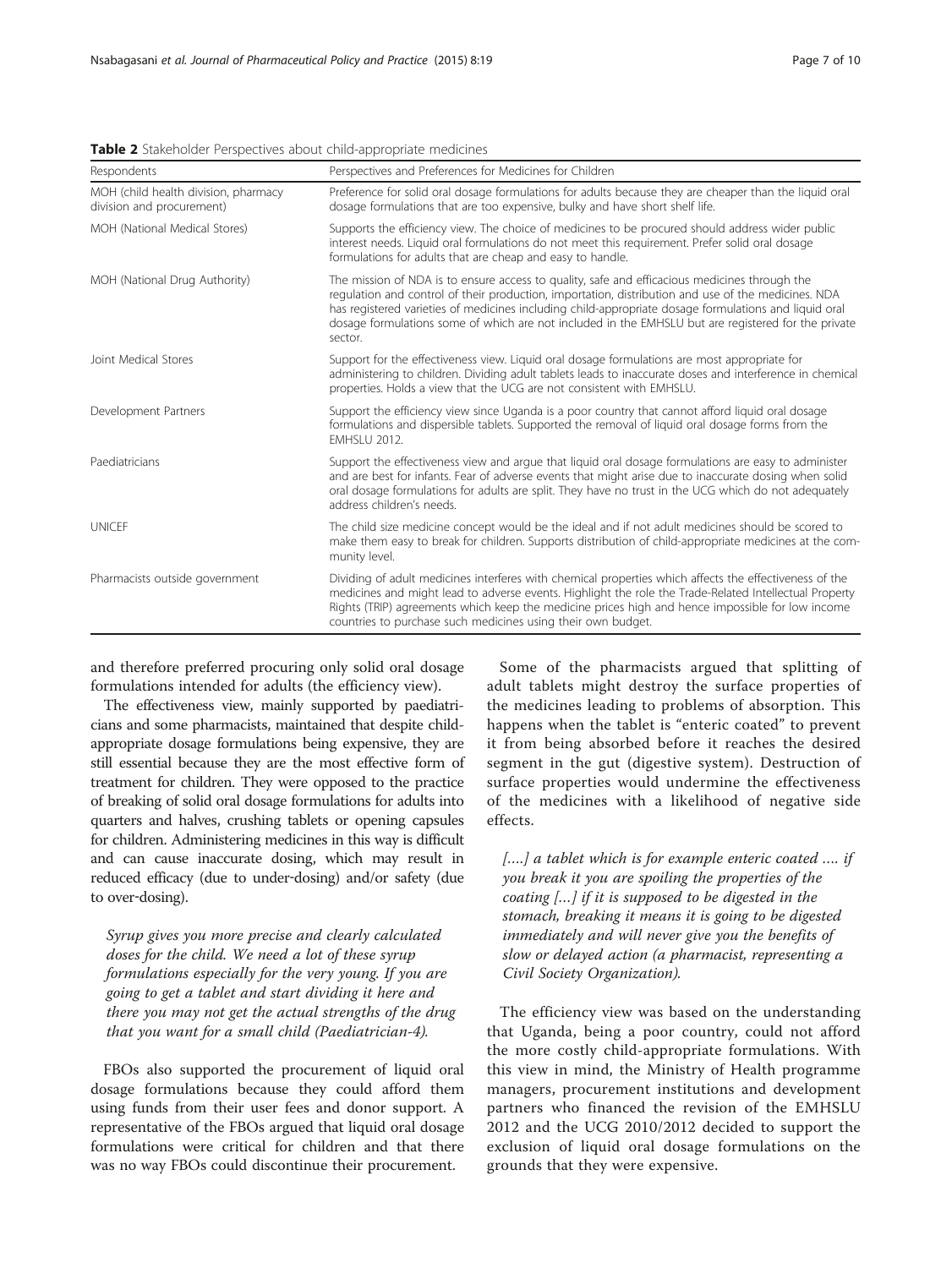We have removed most of the mixtures and syrups from the Essential Drug List because they are much more costly compared to tablets. And because we have so little money you have to choose between 2 children being treated with tablets only compared to one child getting a bottle of syrup. If I choose the 2 children and can't afford the syrup, I can't afford it. Because Uganda is a very poor country (Development Partner).

They (syrups) are very bulky. The cost of the syrup will also cover the bottle, the cup, packaging and the ingredients. Besides, that bottle can easily break. This poses storage problems. […] In the same space covered by one bottle for one child you can have tablets for more than 10 children. So you cut on the cost and also address things to do with storage. So it is much easy to handle tablets (Ministry of Health official, NMS).

The MOH official's argument against liquid oral dosage formulations concurs with the global concern about their unsuitability in low income settings. At the global level, alternatives to liquid oral dosage formulations recommended for paediatric patients include the flexible solid oral dosage formulations (e.g. dispersible tablets). The key decision makers, who hold the efficiency view, continue to emphasise the use of solid oral dosage formulations for adults to be given to children.

From the foregoing discussions, it is evident that liquid oral dosage formulations and solid oral dosage formulations for adults were defined as the most important formulations for children. This has diverted attention from the more child-appropriate formulations suitable for the low income conditions such as the dispersible tablets. Use of adult tablets to treat under five children is risky because studies worldwide have demonstrated that children have difficulties in swallowing tablets [\[6, 27](#page-9-0)–[31](#page-9-0)]. Hill [[31](#page-9-0)] recommended that replacing liquid oral dosage formulations with flexible solid oral dosage formulations (such as dispersible tablets), which could be given as liquids at the point of administration, would potentially be a huge advance in the provision of medicines for children. The question of evidence-based formulary decision-making is a problem not only in Uganda but also in other low-income countries. A study in Tanzania for example, showed that efficacy, safety, availability and affordability were the most frequently utilised criteria in decision-making, although these were largely based on experience and assumptions rather than evidence [[26\]](#page-9-0).

The context as described above indicates the challenges of providing viable pathways for the easy adoption of a child-appropriate dosage formulations policy in Uganda. This concurs with the theoretical arguments referred to earlier that underscored the importance of understanding the role of context, processes of transfer, values and interests [\[16, 18](#page-9-0), [14\]](#page-9-0). Similarly, Orem and colleagues [\[32](#page-9-0)]

argued that policy makers in Uganda might reject evidence if it is not in their favour or because of political interests and economic viability. A similar study of pharmaceutical reforms in Tanzania also showed that policy reforms were based on vested interests as opposed to the efficiency and effectiveness of the regulations [\[33\]](#page-9-0). Interests in cheaper adult formulations in the case of Uganda overwhelm those of evidence based child-appropriate dosage formulations that are child friendly, safer and more effective.

#### Leadership and coordination challenges

There are gaps in terms of leadership and coordination of the discussions needed to develop a road map for child-appropriate dosage formulations in Uganda. The limited progress towards adoption of child-appropriate dosage formulations is affected by the weak institutional capacity to bring together key stakeholders to discuss the global recommendations. The Uganda Medicines and Therapeutic Committee (UMTAC) is responsible for drafting medicine policy reforms and is not sufficiently endowed with the financial resources to organise the discussions that would advocate for the integration of child-appropriate dosage formulations. For example, UMTAC has not been sitting regularly because of the failure to pay sitting allowances for the committee members. According to personal communication with one of the ministry officials, most of the successful workshops led by UMTAC (such as the revision of essential medicines lists and clinical guidelines) were donor funded. An additional problem is the lack of engagement with UMTAC from the technical departments whose responsibility it is to initiate and concretise the policy and there is rarely any feedback on the drafts of policy documents. According to Stone [\[34](#page-9-0)], a key feature of a policy network is a shared problem on which there is an exchange of information, debate, disagreement, persuasion and a search for solutions and policy responses. Sabatier and Jenkins [[17](#page-9-0)] emphasised the need for coalitions between actors to influence government decisions and the inherent belief systems. Coalitions will work if there are strong institutional mechanisms to mobilise resources and coordinate coalition activities. In Uganda, coalitions to support child-appropriate dosage formulations are yet to be realised despite the urgent need for such coalitions.

## Strengths and limitations

Preliminary findings of the current study were disseminated in several workshops at the national and district levels. These have sparked off discussions about the 'child size medicines' concept ministerial and partner level. For example, new studies have been initiated to roll out and scale up pre-packaged dispersible tablets of amoxicillin for children in the communities and more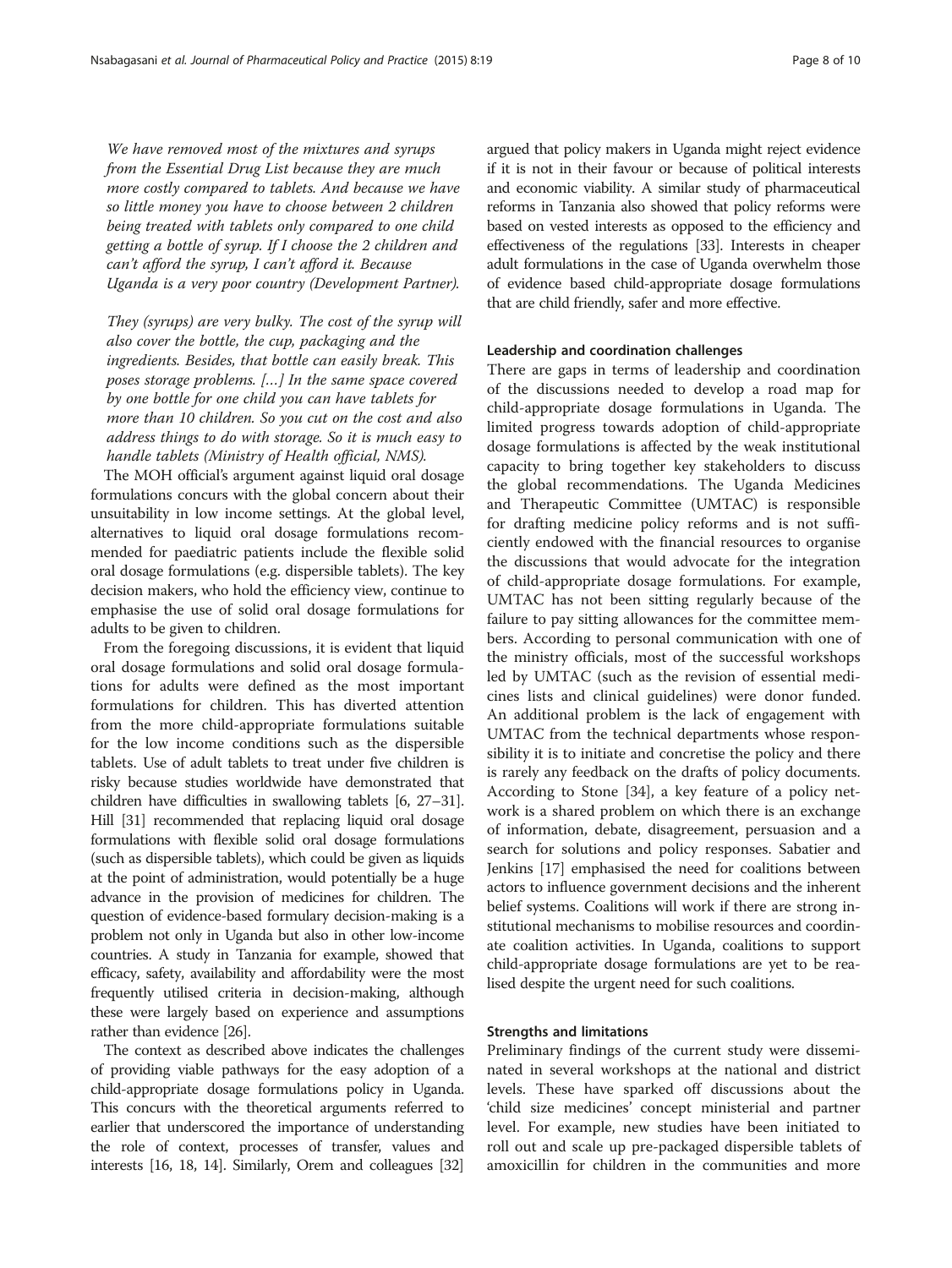recently, how this could be scaled up in the entire country including the public health facilities.

This was a qualitative study using in-depth interviews that sought to establish the awareness, knowledge and perceptions of stakeholders about the relevancy of 'childappropriate' formulations in Uganda and to solicit for substantial information about the stakeholders' awareness and perceptions about the reality of child-appropriate formulations in Uganda. Theory was a key consideration in the study design, data collection, analysis and interpretation. Several authorities in policy analysis have alluded to the importance of theory in policy analysis [[16](#page-9-0), [35, 36](#page-9-0)].

To ensure validity and reliability, informants were selected based on their professional experience and relevance to child health medicine policy reforms, pharmaceutical policies, and health policy experience and child survival interventions. To ensure consistency of the information obtained, an interview guide was used for all the interviews which were conducted by the first author who had designed the study, understood the study questions and maintained the same level of in-depth interviewing and probing for the key areas of interest throughout the interviews. This was done to maximise reliability, consistency and validity of the information obtained. The research assistant was thoroughly trained on study rationale, how to take notes and how to transcribe the data. The first author went through all the transcripts to acquaint himself with the data and check the quality of the transcripts. An iterative process was applied during data collection whereby issues that emerged in the initial interviews were followed up and confirmed in the subsequent interviews. In this way we were able to identify areas of convergence or divergence between stakeholders, their areas of interest and barriers that hindered easy adoption of child-appropriate medicine formulations. Where it was possible, more than one informant was recruited from the institutions to check consistency of the information obtained.

A similar approach of a deductive analysis using manifest and latent content can be used in similar studies in other low income countries. It would be useful for such studies to borrow from the theoretical constructs of policy transfer and formalisation processes, resource availability, institutional interests and their capacity to advocate for adoption of child-appropriate dosage formulations.

This study discusses a topical subject and contributes to the debate about the efforts aimed at reducing under-five mortality at the international and local levels. For these goals to be achieved, access to efficacious, evidence based, safe and child-appropriate dosage formulations are essential. In this study, some of the barriers to the realisation of the recommended child-appropriate dosage formulations

have been identified and can be addressed by those with a mandate.

The study focused on the national level stakeholders who contribute to policy and may not necessarily implement them. Therefore, it was not possible to determine the status of child-appropriate formulations at the implementation level as there is often a divergence between policy and practice. Studies about availability of 'child size medicines' in the public health facilities, health workers' experiences and caretaker preferences are needed to address this gap. Some stakeholders such as political representatives, implementers and users of the policy such as health workers and caretakers were not interviewed. We strongly believe that they are key stakeholders who should be included in subsequent studies.

## Conclusions and recommendations

This study has demonstrated that the slow transition to child-appropriate medicine formulation in Uganda has been due to resource constraints, lack of sufficient influence of the medicine policy coordinating institutions and a lack of common ground, divergent interests and values among the stakeholders. Countries in a similar situation to Uganda with an interest in adopting the childappropriate medicines formulation policy will need to establish a platform to resolve professional, institutional and economic barriers to ensure successful policy outcomes. The globally designed child-appropriate formulations are still absent in the low income countries for which they were designed due to financial limitations and gaps in policy transfer and adoption. Therefore low income countries like Uganda should formally adopt the policy. This would require revising the EMHSLU and UCG to include childappropriate dosage formulations. The needed policy reforms will be achieved through the mobilisation of resources and by establishing coalitions of interest groups to advocate and lobby for support of the policy. This will need to include campaigns both to promote the uptake of available, evidence based paediatric formulations whilst also working to encourage the pharmaceutical companies capacity and willingness to formulate medicines for children [\[2](#page-9-0)]. WHO and their partners should consider working with other international organisations, pharmaceutical companies and other donors to do 'a negotiated' policy transfer in favour of child-appropriate formulations such as the integration of dispersible tablets into the essential medicine lists of low income countries.

#### Conflicts of interest

The authors declare that they have no conflict of interest.

#### Acknowledgement

This study is part of the project "Quality Medicine Use for Children in Uganda". The project was funded by the Danish Ministry of Foreign Affairs (DANIDA) through the University of Copenhagen in collaboration with Makerere University, College of Health Sciences, and Kampala. The Child